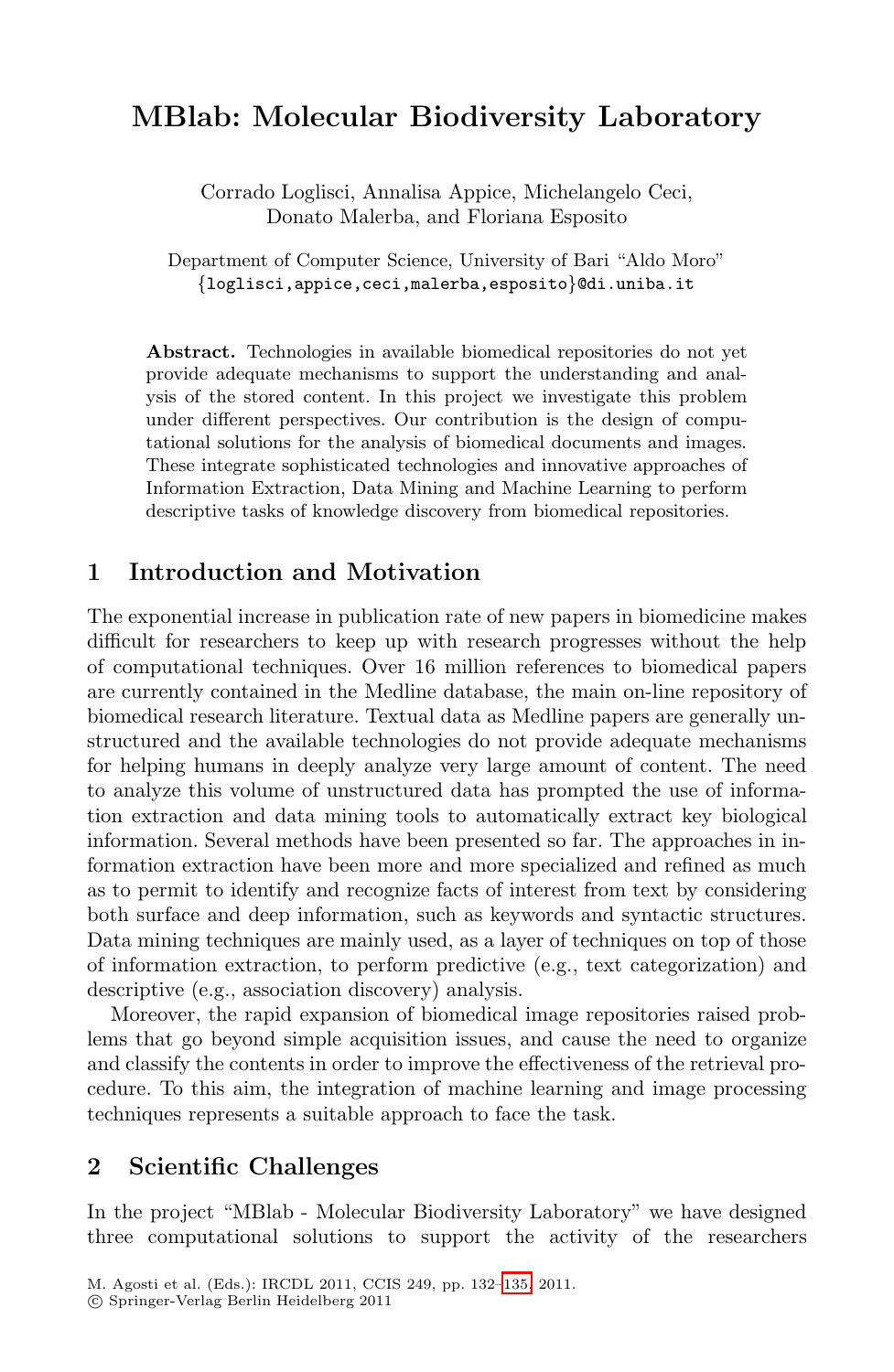in biomedicine when documents are considered. Typically, the researchers need to recognize relevant information present in the documents (e.g., named entities as SNPs, gene names) and then formulate new hypothesis or infer new findings (e.g., identification of SNPs or gene names involved in particular pathologies). The proposed approaches perform three distinct descriptive data mining tasks and, in particular, permit to extract facts of interest from biomedical literature in large repositories and mine regularities based on statistical evidence from these facts of interest: regularity can denote a particularly well-established process which therefore can be biologically relevant.

As for the biomedical image analysis, during the past years a considerable effort was spent in the definition of automatic tools for low level features extraction. However, they fail in dealing with one of the main characteristics of biomedical repositories represented by the existence of relations among the objects contained in the collection. Hence, the need of deriving relational high-level semantic annotations able to describe the objects in the collection in order to improve the indexing process.

### **3 Contribution by the Research Group**

We explored the potentialities of the technologies and approaches of information extraction and data mining for three descriptive tasks of knowledge discovery in biomedical literature described in the following. Furthermore, we investigated the applicability of machine learning and image processing techniques for the extraction of meaningful [ann](#page-2-0)otations for effective indexing of biomedical images.

**Discovering Frequent Syntactic Structures.** We study the problem of how to mine an unstructured biomedical text corpus in order to identify any syntactic structures of named entities which frequently appear in the documents retrieved from biomedical repositories on a specific topic. We propose a knowledge discovery framework which first annotates the named entities (Semantic Text Processor in Fig. 1) in the retrieved corpus and integrates these entities in syntactic structures (Syntactic Text Processor in Fig. 1). Then, it uses a multi-relational data mining approach for frequent pattern discovery to identify frequent syntactic structures in the form of subject-object(s)-verb (Frequent Pattern Discovery in Fig. 1). Discovered frequent patterns play the role of informative syntactic knowledge shared by the papers under study and provide an indication of the existence of interesting verbal based dependencies among named entities.

**Mining Temporal Links.** Mining biomedical literature when considering the temporal dimension of the papers is another problem explored in the MBlab project. In particular, we focus on the identification of interesting and hidden relations (links) between seemingly unconnected entities when entities are cited or reported in scientific papers published in different periods of time. This provides us a means to unearth linkages which have not been discovered when observing the literature as static but which may have developed over time, when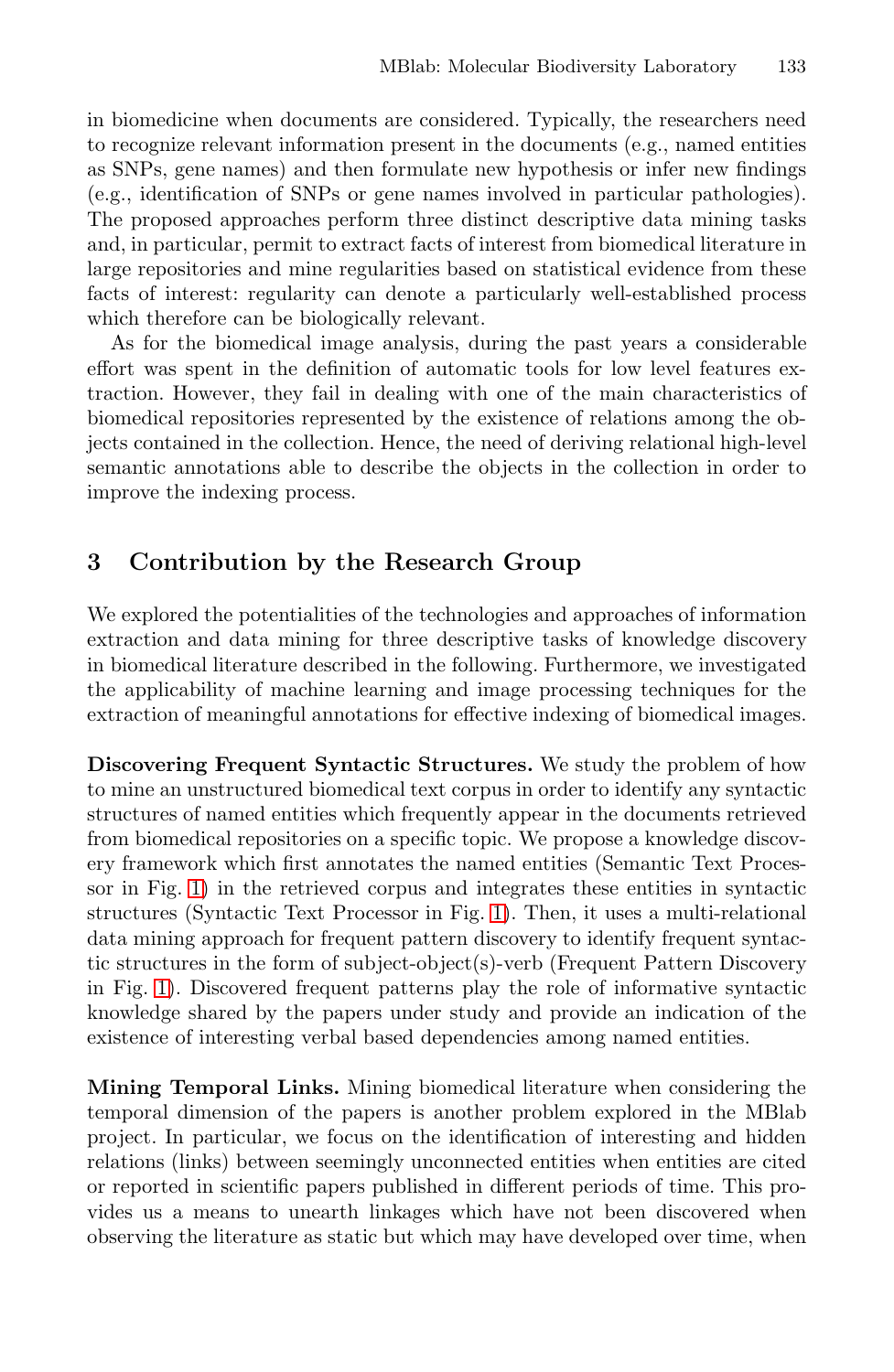#### <span id="page-2-0"></span>134 C. Loglisci et al.



**Fig. 1.** Discovering Frequent Syntactic Structures from Biomedical Literature

cons[id](#page-3-1)ering its dynamic nature. The adopted computational solution first partitions the corpus based on distinct and consecutive time-intervals, then identifies the biomedical named entities present in each partition (Named Entity Recognition, Feature Selection in Fig. 2). Multiple-level association rules are mined from each time-interval (Association Rules Mining in Fig. 2), and finally, a process of chaining of association rules is performed through all sets of association rules, namely through the time-intervals, in order to link over time two input entities (Link Discovery in Fig. 2). Therefore, temporal links are discovered as chains of association rules and denote hidden relations between the entities in the rules.

**Pattern Discovery for Semantic Role Labeling.** A bio-molecular event is a process that involves and transforms molecular entities. In the literature, these are reported and described as predicate-[arg](#page-3-1)ument structures, where each argument corresponds to a single entity which plays a particular role in the described event. Our interest in the bio-molecular events is that of defining an approach able to label the [ro](#page-3-1)les of the entities present in the documents, or, in other words, to identify which entities are associated to the roles of bio-molecular events. The determination of the entities which more frequently play a specific role in a particular event may provide indications on [the](#page-3-1) investigation to conduct on a specific biological process. The computational solution first identifies predicateargument structures (Pas Extractor, Frame Filling in Fig. 2) by exploiting a knowledge base on the semantic structure of the events (Event FRAMEs in Fig. 2). Then, the arguments of these structures are recognized as named entities (Named Entity Recognition in Fig. 2). This permits us to preserve the relational information of each event. Finally, a relational frequent pattern mining approach is used to discover the associations roles-entities and the relationships of these associations with the events (Frequent Pattern Discovery in Fig. 2).